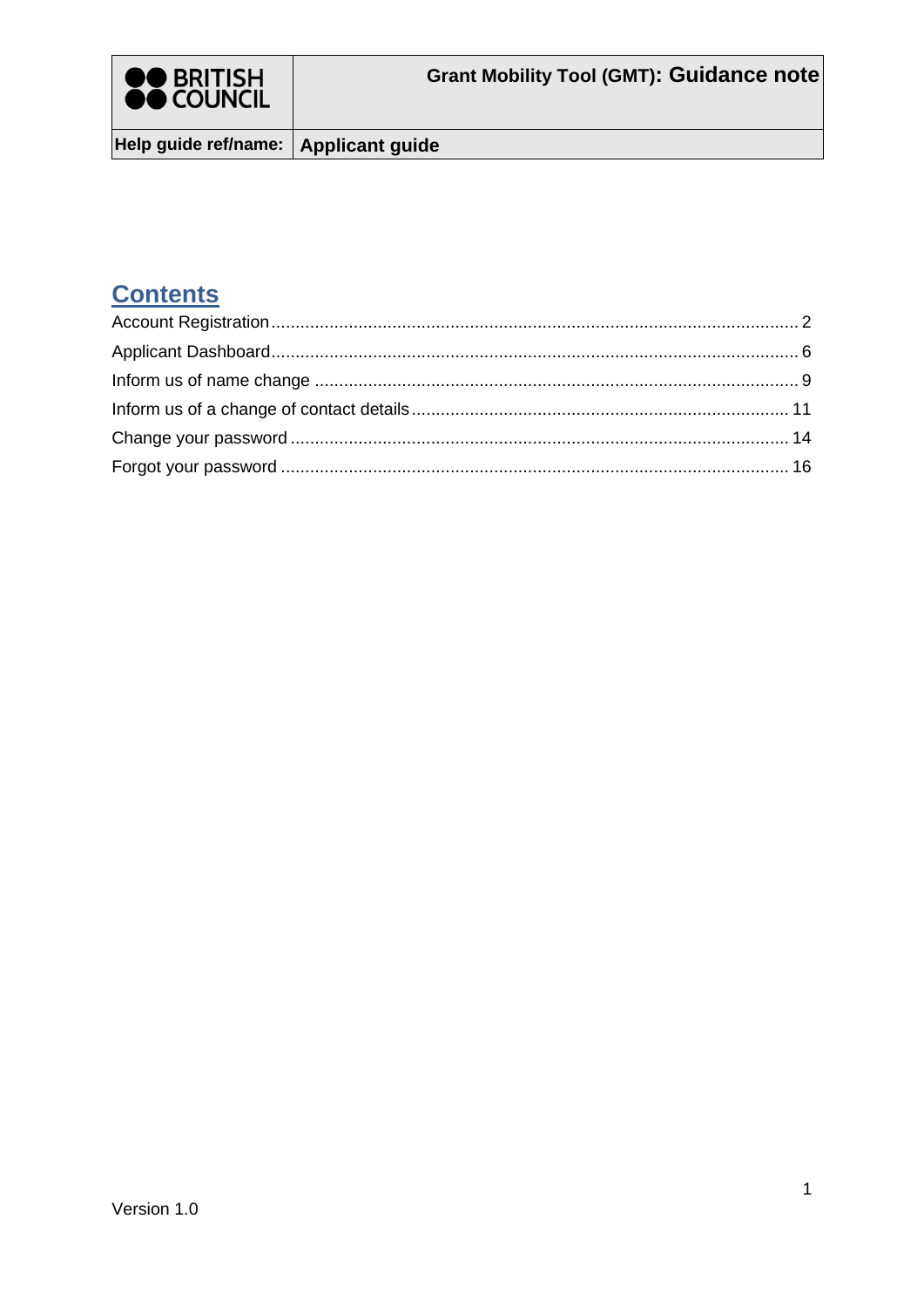## <span id="page-1-0"></span>**Account Registration**

**Please follow the steps below to register on the system if you do not already have a login. Once registered you will be able to apply for programmes through British Council.** 

Navigate to this web link:<https://apply.gmt.britishcouncil.org/outreach/workbench.ofml>

| <b>OO</b> BRITISH<br><b>OO</b> COUNCIL                                                                                                                                                                   |                                                  |        |        |
|----------------------------------------------------------------------------------------------------------------------------------------------------------------------------------------------------------|--------------------------------------------------|--------|--------|
|                                                                                                                                                                                                          | Please log on to the system:                     |        |        |
|                                                                                                                                                                                                          | <b>Email Address</b><br>Password                 |        |        |
|                                                                                                                                                                                                          |                                                  | Log On |        |
|                                                                                                                                                                                                          | Forgotten Your Password?<br>Register As New User |        |        |
|                                                                                                                                                                                                          |                                                  |        | Cancel |
| © 2016 British Council<br>The United Kingdom's international organisation for cultural relations and educational opportunities.<br>A registered charity: 209131 (England and Wales) SC037733 (Scotland). |                                                  |        |        |

1. Click on 'Register as new user'.

2. Fill in your details. Then press OK.

Please note: that once registered, your email address will form your login username and cannot be changed.

| <b>BRITISH</b><br><b>COUNCIL</b>                                                                       |                                                                                                                                                                                                           |                           |
|--------------------------------------------------------------------------------------------------------|-----------------------------------------------------------------------------------------------------------------------------------------------------------------------------------------------------------|---------------------------|
| <b>Your Details</b>                                                                                    |                                                                                                                                                                                                           |                           |
| Items marked * must be completed                                                                       |                                                                                                                                                                                                           | <b>Accessibility Help</b> |
| registered.                                                                                            | Thank you for deciding to start a new account. We just need a few extra details before proceeding. The<br>email address you choose should be a permanent one because this cannot be changed once you have |                           |
| * Email address                                                                                        |                                                                                                                                                                                                           |                           |
| * Title                                                                                                |                                                                                                                                                                                                           |                           |
| * Given name(s)                                                                                        |                                                                                                                                                                                                           |                           |
| * Family name                                                                                          |                                                                                                                                                                                                           |                           |
| * Date of birth                                                                                        | 23 <br>$Day \vee$ Month<br>$\vee$ Year                                                                                                                                                                    |                           |
| <b>Registration Check</b>                                                                              |                                                                                                                                                                                                           |                           |
| * Type the characters you see in this picture<br>$\begin{array}{c} \uparrow \\ \downarrow \end{array}$ |                                                                                                                                                                                                           |                           |
|                                                                                                        |                                                                                                                                                                                                           | OK<br>Cancel              |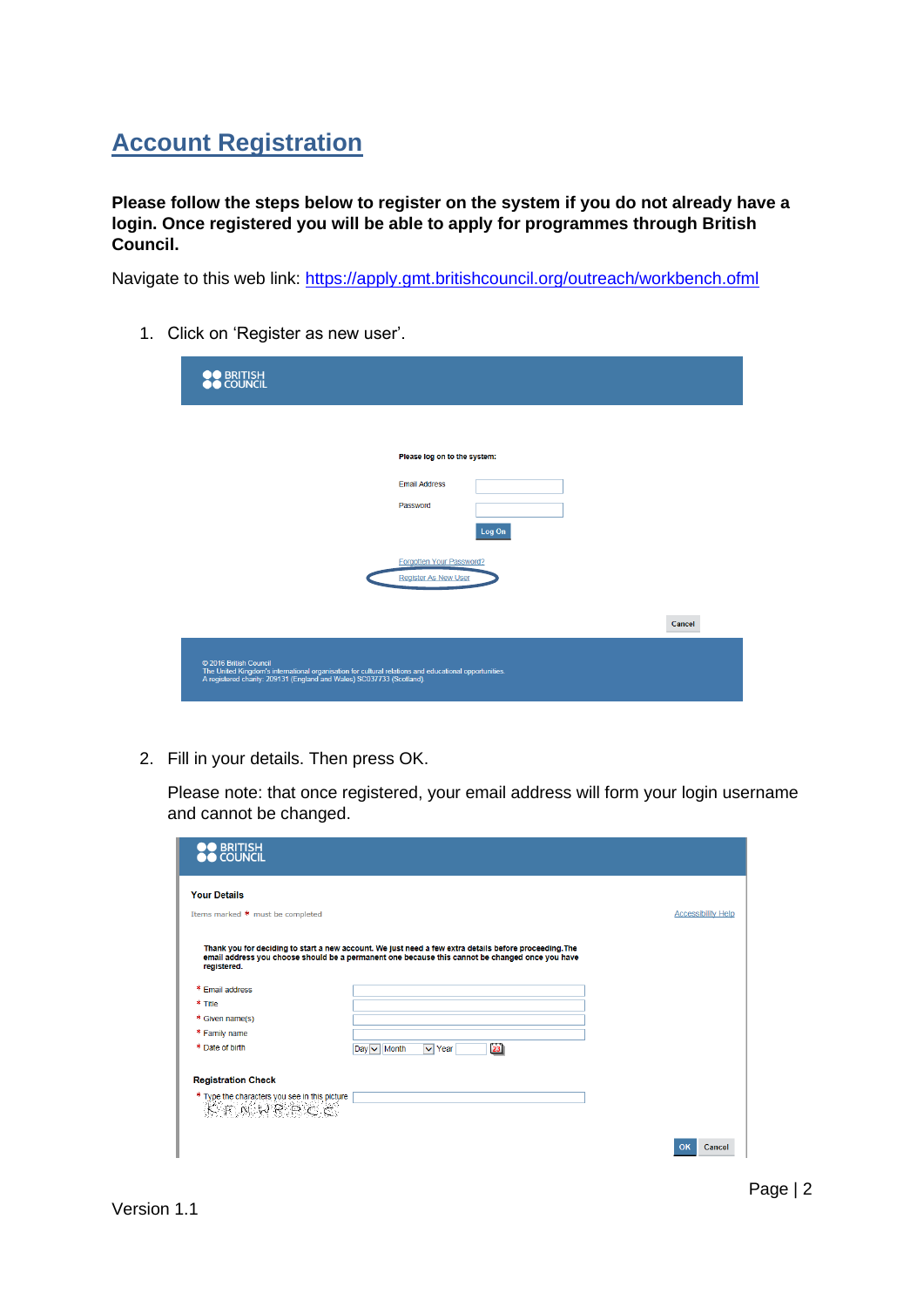3. On the 'Registration Complete Screen' press 'OK'. An email will be sent to the email address you supplied in step 2 so that you can set up a password.



4. Check your inbox for this email. Click on the link in the email.

Please note: Check your junk mail or spam folders in case the mailbox has filtered them to those categories.

| Compose                             | Archive<br>Move<br><b>Delete</b><br>Spam<br>More                                                                           |
|-------------------------------------|----------------------------------------------------------------------------------------------------------------------------|
| Add Gmail, Outlook, AOL<br>and more | <b>British Council Registration</b>                                                                                        |
| <b>Inbox</b>                        | applications@britishcouncil.org                                                                                            |
| <b>Drafts</b>                       | To CMaria.Boughton@vahoo.com                                                                                               |
| Sent                                |                                                                                                                            |
| Archive                             |                                                                                                                            |
| Spam                                | <b>Message from British Council</b>                                                                                        |
| Trash                               | <b>British Council Registration</b>                                                                                        |
| <b>Smart views</b>                  |                                                                                                                            |
| Unread                              | <b>Dear Miss Boughton</b>                                                                                                  |
| Starred                             | Thank you for registering with the British Council Applications Portal. Please click the link below to                     |
| People                              | retrieve your password:                                                                                                    |
| Social                              | https://apply.gmt.britishcouncil.org/outreach/RecoverPassword.ofml?IssueID=VVR802MK                                        |
| Shopping                            | You can then log on to the portal to start, save and submit applications. If you need to update your                       |
| Travel                              | registration details or change your password, please click the 'My Details' link in the top right corner of<br>the portal. |
| Finance                             |                                                                                                                            |
| <b>Folders</b>                      | Thank you                                                                                                                  |
| Recent                              | The British Council Team                                                                                                   |
|                                     |                                                                                                                            |
|                                     |                                                                                                                            |

5. When you have opened the link, click on 'Retrieve password'.



Cancel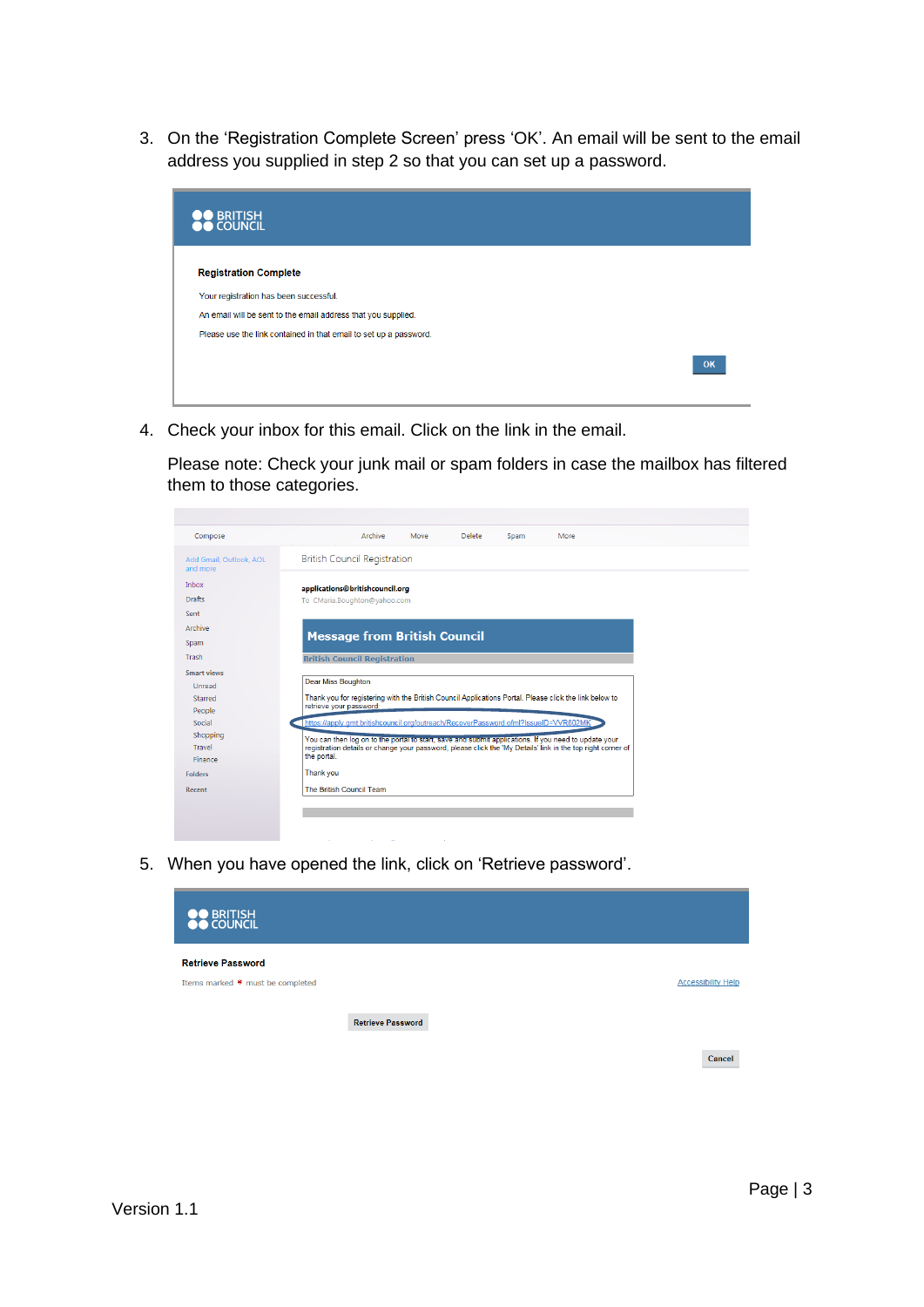6. A temporary password is then issued to you. Copy or make a note of the password.



- 7. Open a new tab or return to the BC Applications Portal Login page (BC Applications [Portal\)](https://apply.gmt.britishcouncil.org/outreach/workbench.ofml)
	- Email address Insert the email address you provided earlier
	- Password Copy and paste the temporary password provided to you, being careful to not include additional spaces
	- Click Log On.

| <b>OO</b> BRITISH<br><b>OO</b> COUNCIL                                                                                                                                                                   |                                 |                           |
|----------------------------------------------------------------------------------------------------------------------------------------------------------------------------------------------------------|---------------------------------|---------------------------|
|                                                                                                                                                                                                          |                                 | <b>Accessibility Help</b> |
|                                                                                                                                                                                                          | Please log on to the system:    |                           |
|                                                                                                                                                                                                          | <b>Email Address</b>            |                           |
|                                                                                                                                                                                                          | Password                        |                           |
|                                                                                                                                                                                                          | Log On                          |                           |
|                                                                                                                                                                                                          | <b>Forgotten Your Password?</b> |                           |
|                                                                                                                                                                                                          | <b>Register As New User</b>     |                           |
|                                                                                                                                                                                                          | Cancel                          |                           |
| @ 2016 British Council<br>The United Kingdom's international organisation for cultural relations and educational opportunities.<br>A registered charity: 209131 (England and Wales) SC037733 (Scotland). |                                 |                           |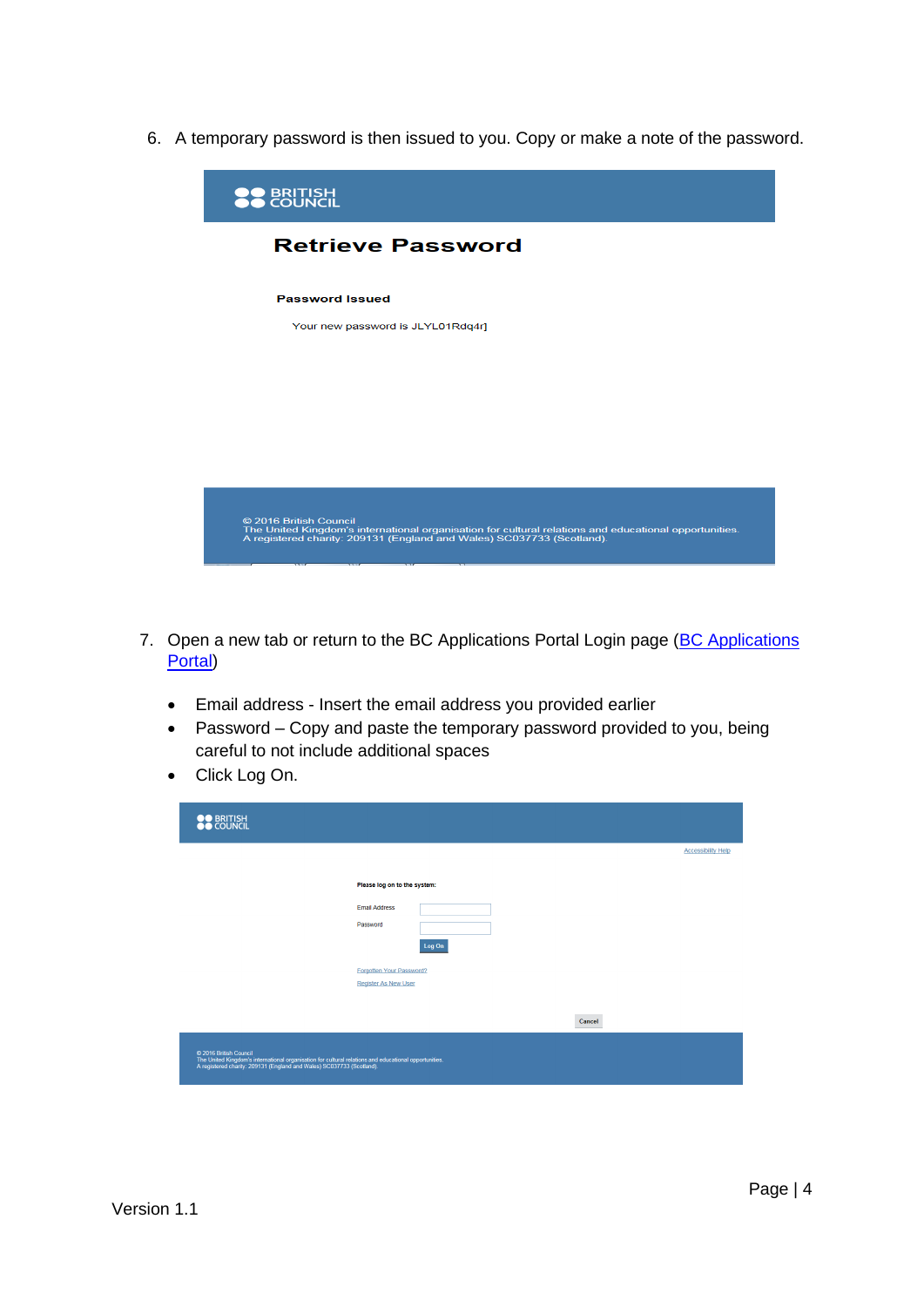- 8. The below screen will appear to prompt you to immediately change the temporary password to a preferred password of your choice.
	- Paste the given temporary password into the "current password" field
	- Type a new password into the "new password" and "repeat new password" fields
	- Click Log On.

| <b>OO</b> BRITISH                                                                                                                                                                                                                                                                                       |        |                           |
|---------------------------------------------------------------------------------------------------------------------------------------------------------------------------------------------------------------------------------------------------------------------------------------------------------|--------|---------------------------|
| <b>Outreach Workbench</b>                                                                                                                                                                                                                                                                               |        | <b>Accessibility Help</b> |
|                                                                                                                                                                                                                                                                                                         |        | Cancel                    |
| <b>Password Change Required</b><br>Please supply a new password before proceeding.<br>Please choose a password that is at least 8 characters long and contains a mix of upper and lower case letters, numbers and at least one symbol<br><b>Current Password</b><br>New Password<br>Repeat New Password | Log On |                           |
| C 2016 British Council<br>The United Kingdom's international organisation for cultural relations and educational opportunities.<br>A registered charity: 209131 (England and Wales) SC037733 (Scotland).                                                                                                |        |                           |

9. Now you have logged in to the British Council Applications Portal.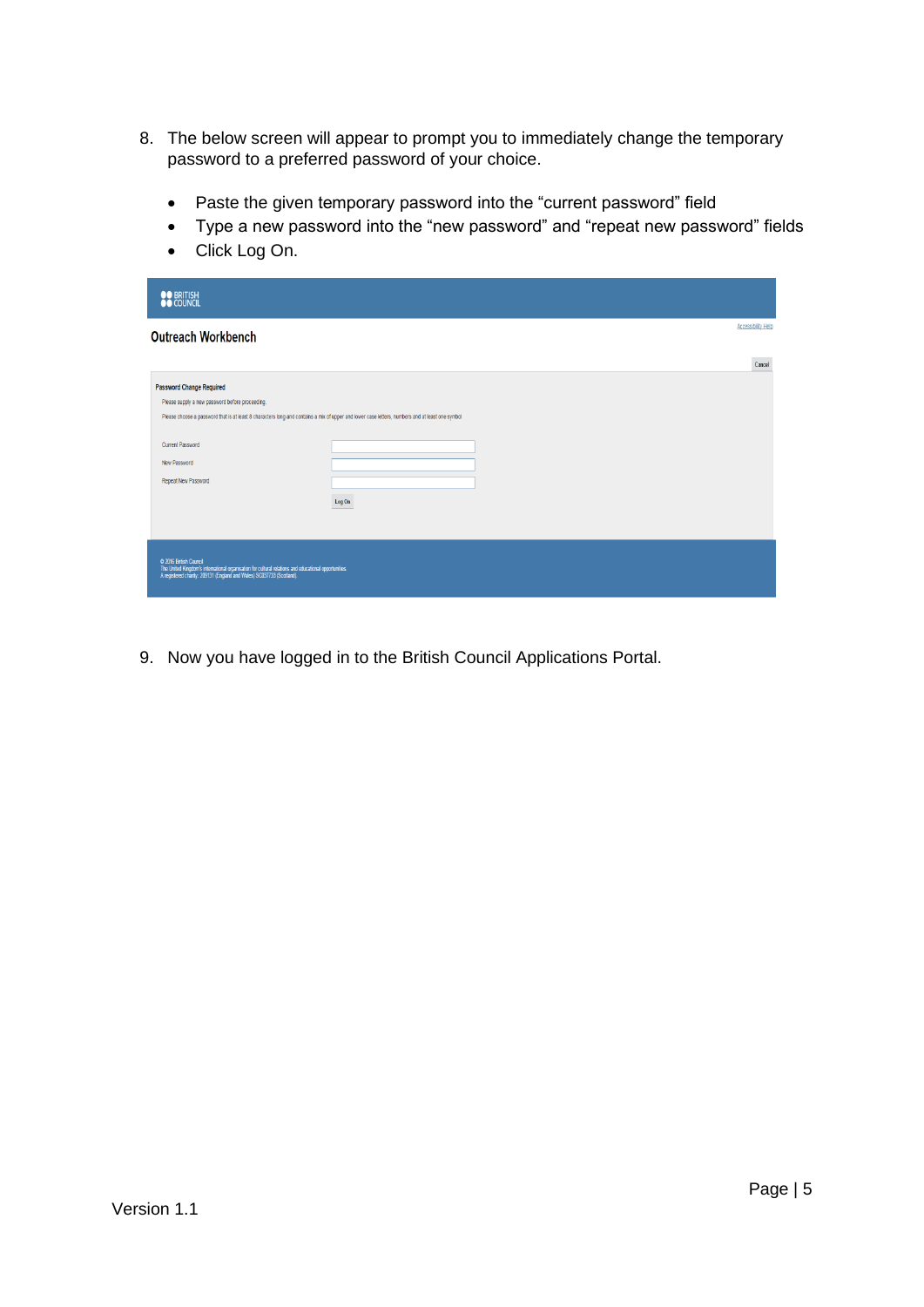## <span id="page-5-0"></span>**Applicant Dashboard**

Once logged into the system you will be presented with the dashboard area which is made up of five tabs which are described below:

**New Tab** - All programmes which are currently open for applications will be displayed with a description on the right side of the page. Simply click on the programme you wish to apply for and the application form will open.

| ) British<br>) Council                                 |                                                                                                                                                                                                                                                                                                               |                                          |
|--------------------------------------------------------|---------------------------------------------------------------------------------------------------------------------------------------------------------------------------------------------------------------------------------------------------------------------------------------------------------------|------------------------------------------|
| <b>British Council Applications Portal</b>             |                                                                                                                                                                                                                                                                                                               | Chamali Sam Details   Accessibility Help |
| My Projects<br><b>New</b><br>Saved                     | In Tray<br>Search                                                                                                                                                                                                                                                                                             | Logout                                   |
| Apply for an International Skills Partnership<br>Grant | International Skills Partnership Grant Application 2016. If you wish to apply for an ISP Grant application,<br>please complete and submit this application by 10th June 2016.                                                                                                                                 |                                          |
| Apply for a SPHEIR programme partnership               | SPHEIR programme partnership Grant application 2016. If you wish to apply for a SPHEIR Grant<br>application, please complete and submit this form by 26 July.<br><note -="" and="" any="" be="" can="" choice="" live="" of="" on="" server="" set="" text="" the="" this="" to="" updated="" your=""></note> |                                          |
| Inform us of a name change                             | If your name or title has changed please use this link to update your details.<br>NOTE: This will update your details with British Council, however will not update any applications in<br>progress. If your application is successful. British Council will use your updated details moving forwards.        |                                          |
| Apply to be an English Language Assistant              | *Expired - for testing only* Language Assistants Application 2016 / 2017. If you wish to apply for the<br>Language Assistants programme for placements in 2016/17, please complete and submit this application<br>by 17 January 2016.                                                                         | $\overline{\mathbf{v}}$                  |

**Saved Tab –** Applications can be saved before submission and will be listed in here for you to re-open and continue with the application.

| <b>OO</b> BRITISH                                                                               |                                                                                                       |                    |                |                                                                                |        |  |
|-------------------------------------------------------------------------------------------------|-------------------------------------------------------------------------------------------------------|--------------------|----------------|--------------------------------------------------------------------------------|--------|--|
|                                                                                                 | Tee Ranas Details   Accessibility Help<br><b>British Council Applications Portal</b>                  |                    |                |                                                                                |        |  |
| My Projects<br>Saved<br><b>New</b>                                                              | Search<br>In Tray                                                                                     |                    |                |                                                                                | Logout |  |
| <b>Refresh View</b><br>No Records!                                                              |                                                                                                       |                    |                | Records per page<br>$20 \times$<br>Page<br><< Previous Next >><br>$\mathbf{1}$ |        |  |
| ID / Type                                                                                       | <b>Started</b>                                                                                        | <b>Last Viewed</b> | <b>Details</b> |                                                                                |        |  |
|                                                                                                 |                                                                                                       |                    |                |                                                                                |        |  |
| © 2016 British Council<br>A registered charity: 209131 (England and Wales) SC037733 (Scotland). | The United Kingdom's international organisation for cultural relations and educational opportunities. |                    |                |                                                                                |        |  |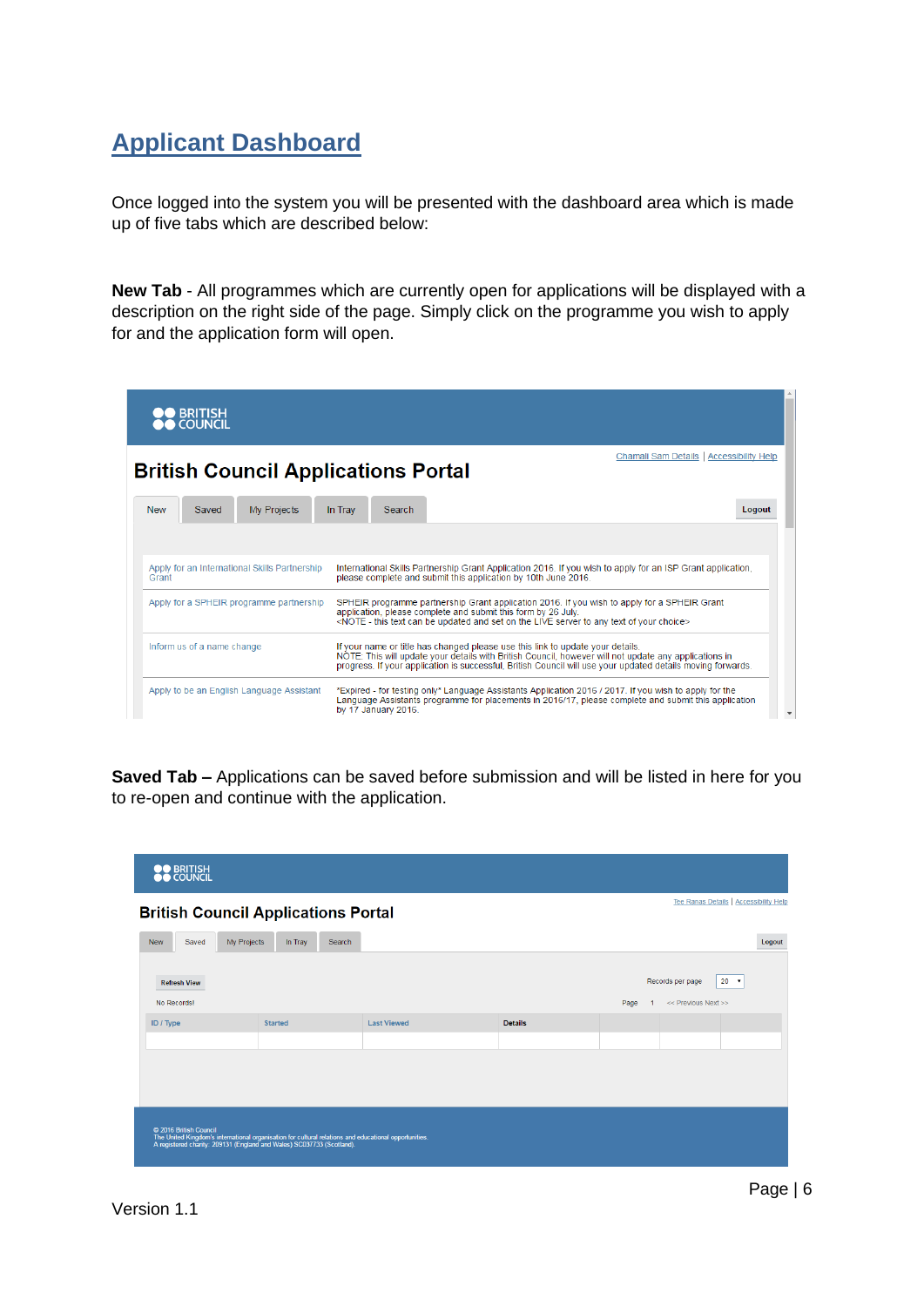**My Projects Tab** – Depending on the programme you are applying to sometimes a joint application can be made. If you have been sent a 'Project Code' by a colleague, click on the 'Join a Project' button and enter the code.

If you have already started an application and you have opted to share the application then the project you created will appear here.

| <b>OO</b> BRITISH<br><b>OO</b> COUNCIL                                                                                                                                                                   |                                        |  |  |  |  |
|----------------------------------------------------------------------------------------------------------------------------------------------------------------------------------------------------------|----------------------------------------|--|--|--|--|
| <b>British Council Applications Portal</b>                                                                                                                                                               | Tee Ranas Details   Accessibility Help |  |  |  |  |
| My Projects<br><b>New</b><br>Saved<br>In Tray<br>Search                                                                                                                                                  | Logout                                 |  |  |  |  |
| You are currently not connected to any projects. Please<br>either start a new project or contact your project owner<br>for details of how to connect.                                                    | Join a project<br><b>Refresh view</b>  |  |  |  |  |
|                                                                                                                                                                                                          |                                        |  |  |  |  |
| C 2016 British Council<br>The United Kingdom's international organisation for cultural relations and educational opportunities.<br>A registered charity: 209131 (England and Wales) SC037733 (Scotland). |                                        |  |  |  |  |

**In Tray Tab –** If you have been asked to make amendments to an application, the application will appear in this tab.

| <b>OO</b> BRITISH<br><b>OO</b> COUNCIL |                                                                                      |          |                     |                  |                |                     |             |
|----------------------------------------|--------------------------------------------------------------------------------------|----------|---------------------|------------------|----------------|---------------------|-------------|
|                                        | Tee Ranas Details   Accessibility Help<br><b>British Council Applications Portal</b> |          |                     |                  |                |                     |             |
| <b>New</b>                             | Saved<br>My Projects<br>In Tray<br>Search                                            |          |                     |                  | Logout         |                     |             |
| <b>Refresh View</b>                    |                                                                                      |          |                     |                  |                | Records per page    | $20 \times$ |
| No Records!                            |                                                                                      |          | Search Details For: | Go               | Page           | << Previous Next >> |             |
| O <sup>11</sup>                        | ID / Type / Stage                                                                    | $\Delta$ | Originator          | Now With / Since | <b>Details</b> |                     |             |
|                                        |                                                                                      |          |                     |                  |                |                     |             |
|                                        |                                                                                      |          |                     |                  |                |                     |             |
|                                        |                                                                                      |          |                     |                  |                |                     |             |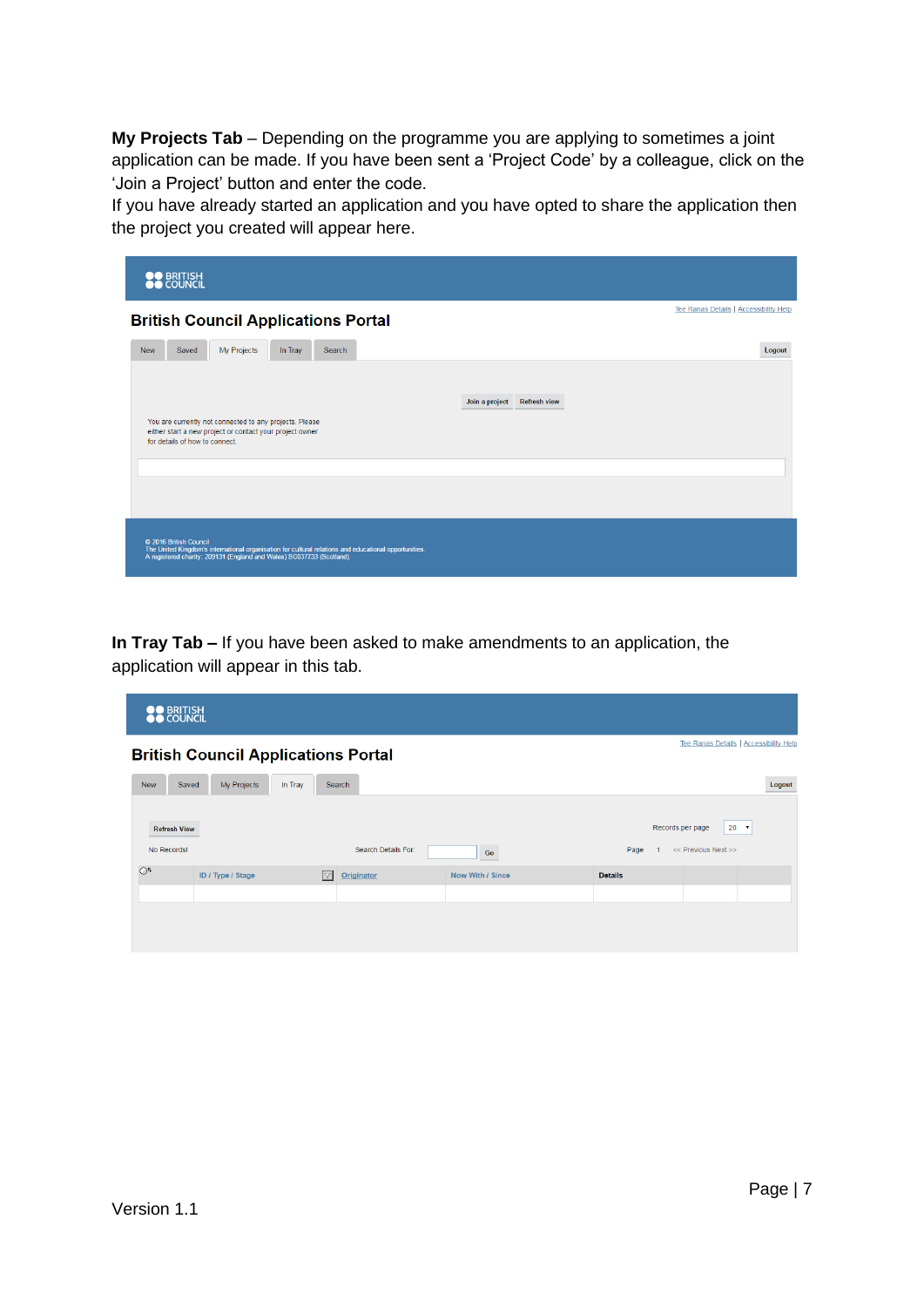**Search Tab**- Allows you to view all your submitted applications. (Tip: un-tick the 'Exclude completed tasks' box to view all expired applications too).

| <b>OO</b> BRITISH<br><b>OO</b> COUNCIL                                                                                                                                                                   |                                                                                      |                         |                |                                             |  |  |
|----------------------------------------------------------------------------------------------------------------------------------------------------------------------------------------------------------|--------------------------------------------------------------------------------------|-------------------------|----------------|---------------------------------------------|--|--|
|                                                                                                                                                                                                          | Tee Ranas Details   Accessibility Help<br><b>British Council Applications Portal</b> |                         |                |                                             |  |  |
| My Projects<br>Saved<br><b>New</b>                                                                                                                                                                       | In Tray<br>Search                                                                    |                         |                | Logout                                      |  |  |
| <b>Refresh View</b>                                                                                                                                                                                      |                                                                                      | Exclude completed tasks |                | $20 \times$<br>Records per page             |  |  |
| No Records! (Live Tasks Only)                                                                                                                                                                            |                                                                                      | Search Details For:     | Go             | << Previous Next >><br>Page<br>$\mathbf{1}$ |  |  |
| ID / Type / Stage                                                                                                                                                                                        | Originated / By                                                                      | Now With / Since        | <b>Details</b> |                                             |  |  |
|                                                                                                                                                                                                          |                                                                                      |                         |                |                                             |  |  |
|                                                                                                                                                                                                          |                                                                                      |                         |                |                                             |  |  |
|                                                                                                                                                                                                          |                                                                                      |                         |                |                                             |  |  |
| © 2016 British Council<br>The United Kingdom's international organisation for cultural relations and educational opportunities.<br>A registered charity: 209131 (England and Wales) SC037733 (Scotland). |                                                                                      |                         |                |                                             |  |  |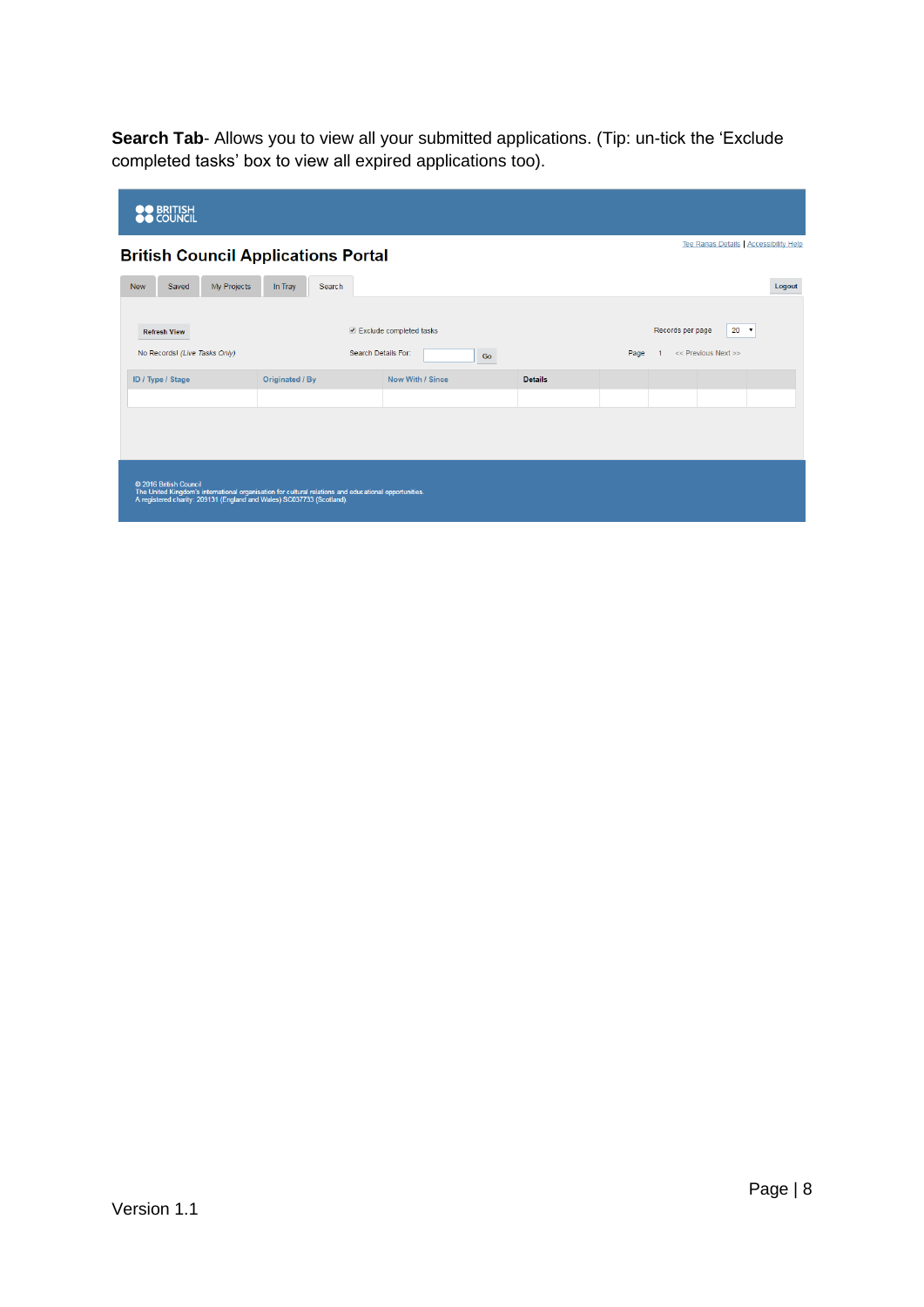## <span id="page-8-0"></span>**Inform us of name change**

Apply to be a Hornby Trust scholar

**1.** Click on the link 'Inform us of name change'

| <b>BRITISH</b><br><b>OO COUNCIL</b>                  |                                                                                                                                                                                                                                                                                                                  |
|------------------------------------------------------|------------------------------------------------------------------------------------------------------------------------------------------------------------------------------------------------------------------------------------------------------------------------------------------------------------------|
| <b>British Council Applications Portal</b>           | Tommy Cooper Details   Accessibility Help                                                                                                                                                                                                                                                                        |
| <b>My Projects</b><br>Saved<br>In Trav<br><b>New</b> | Search<br>Logout                                                                                                                                                                                                                                                                                                 |
|                                                      |                                                                                                                                                                                                                                                                                                                  |
| Apply for an International Skills Partnership Grant  | International Skills Partnership Grant Application 2016. If you wish to apply for an ISP Grant application, please complete and submit this<br>application by 10th June 2016.                                                                                                                                    |
| Apply for a SPHEIR programme partnership             | SPHEIR programme partnership Grant application 2016. If you wish to apply for a SPHEIR Grant application, please complete and submit this<br>form by 26 July.<br><note -="" and="" any="" be="" can="" choice="" live="" of="" on="" server="" set="" text="" the="" this="" to="" updated="" your=""></note>    |
| Inform us of a name change                           | If your name or title has changed please use this link to update your details.<br>NOTE: This will update your details with British Council, however will not update any applications in progress. If your application is successful,<br>British Council will use your updated details moving forwards.           |
| Apply to be an English Language Assistant            | *Expired - for testing only* Language Assistants Application 2016 / 2017. If you wish to apply for the Language Assistants programme for<br>placements in 2016/17, please complete and submit this application by 17 January 2016.                                                                               |
| Inform us of a change of contact details             | If your address or phone number has changed please use this link to update your details.<br>NOTE: This will update your details with British Council, however will not update any applications in progress. If your application is successful,<br>British Council will use your updated details moving forwards. |
| Apply to host an IAESTE trainee                      | IAESTE Employer/University Offer 2016. If you wish to participate in the 2016 IAESTE exchange programme and offer<br>traineeships/placements in your organisation, please complete and submit this application by 11 December 2015.                                                                              |

"Expired - for testing only" Hornby Trust Scholarship Application 2016/17. If you wish to apply for a Hornby Trust scholarship to study for a<br>Masters in English Language Teaching starting in the 2016/17 academic year, plea

**2.** Make the changes and then click on 'Submit updated details'.

|             | <b>Update your details</b>                   |                        |      | <b>Tommy Cooper Details   Accessibility Help</b> |      |
|-------------|----------------------------------------------|------------------------|------|--------------------------------------------------|------|
|             | Name change                                  |                        | Save | Exit << Back                                     | Next |
|             | Items marked * must be completed             |                        |      |                                                  |      |
| Name change | ▶<br>Please enter your updated details below |                        |      |                                                  |      |
|             | * Title                                      | Mr                     |      |                                                  |      |
|             | * Given name(s)                              | Tommy                  |      |                                                  |      |
|             | * Family name                                | Cooper                 |      |                                                  |      |
|             |                                              | Submit updated details |      |                                                  |      |
|             |                                              |                        |      |                                                  |      |
|             |                                              |                        |      |                                                  |      |
|             |                                              |                        |      |                                                  |      |
|             |                                              |                        |      |                                                  |      |
|             |                                              |                        | Save | Exit << Back Next>>                              |      |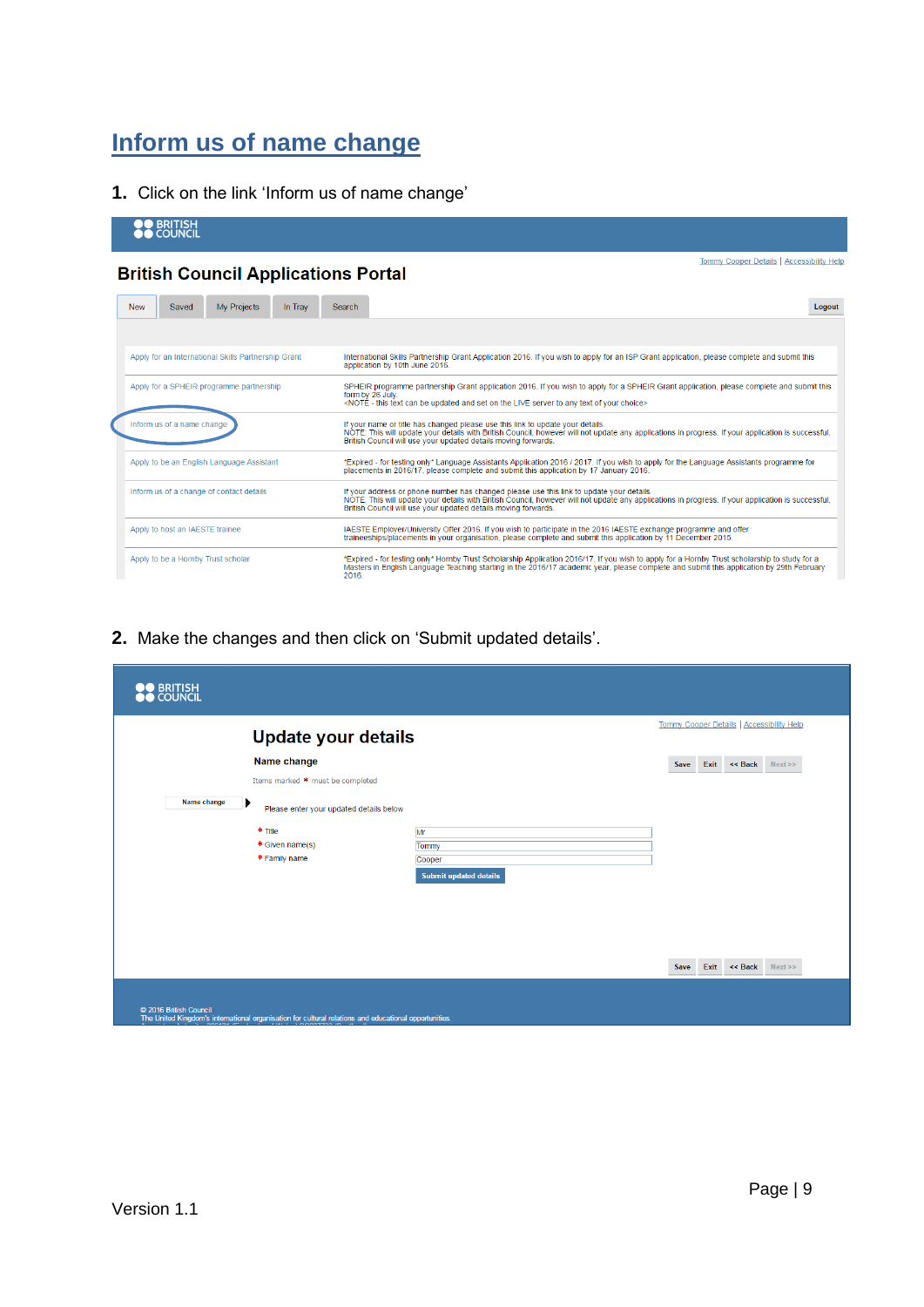### **3.** Click 'OK'

| <b>DO BRITISH<br/>DO COUNCIL</b>                                                                         |
|----------------------------------------------------------------------------------------------------------|
| <b>Thank You</b>                                                                                         |
| Thank you for submitting updated details. Your details will be updated to reflect the latest<br>changes. |
| Thanks,                                                                                                  |
| The British Council team                                                                                 |
| OK                                                                                                       |

**Please note:** When you click 'OK' you will be taken back to the 'New Tab'. Changes will NOT be reflected until you log in again.

| <b>OO</b> BRITISH<br><b>OO</b> COUNCIL              |                                                                                                                                                                                                                                                                                                                  |
|-----------------------------------------------------|------------------------------------------------------------------------------------------------------------------------------------------------------------------------------------------------------------------------------------------------------------------------------------------------------------------|
| <b>British Council Applications Portal</b>          | <b>Tommy Cooper Details</b><br>cessibility Help                                                                                                                                                                                                                                                                  |
| My Projects<br>Saved<br>In Trav<br><b>New</b>       | Search<br>Logout                                                                                                                                                                                                                                                                                                 |
|                                                     |                                                                                                                                                                                                                                                                                                                  |
| Apply for an International Skills Partnership Grant | International Skills Partnership Grant Application 2016. If you wish to apply for an ISP Grant application, please complete and submit this<br>application by 10th June 2016.                                                                                                                                    |
| Apply for a SPHEIR programme partnership            | SPHEIR programme partnership Grant application 2016. If you wish to apply for a SPHEIR Grant application, please complete and submit this<br>form by 26 July.<br><note -="" and="" any="" be="" can="" choice="" live="" of="" on="" server="" set="" text="" the="" this="" to="" updated="" your=""></note>    |
| Inform us of a name change                          | If your name or title has changed please use this link to update your details.<br>NOTE: This will update your details with British Council, however will not update any applications in progress. If your application is successful.<br>British Council will use your updated details moving forwards.           |
| Apply to be an English Language Assistant           | *Expired - for testing only* Language Assistants Application 2016 / 2017. If you wish to apply for the Language Assistants programme for<br>placements in 2016/17, please complete and submit this application by 17 January 2016.                                                                               |
| Inform us of a change of contact details            | If your address or phone number has changed please use this link to update your details.<br>NOTE: This will update your details with British Council, however will not update any applications in progress. If your application is successful,<br>British Council will use your updated details moving forwards. |
| Apply to host an IAESTE trainee                     | IAESTE Employer/University Offer 2016. If you wish to participate in the 2016 IAESTE exchange programme and offer<br>traineeships/placements in your organisation, please complete and submit this application by 11 December 2015.                                                                              |
| Apply to be a Hornby Trust scholar                  | *Expired - for testing only* Hornby Trust Scholarship Application 2016/17. If you wish to apply for a Hornby Trust scholarship to study for a                                                                                                                                                                    |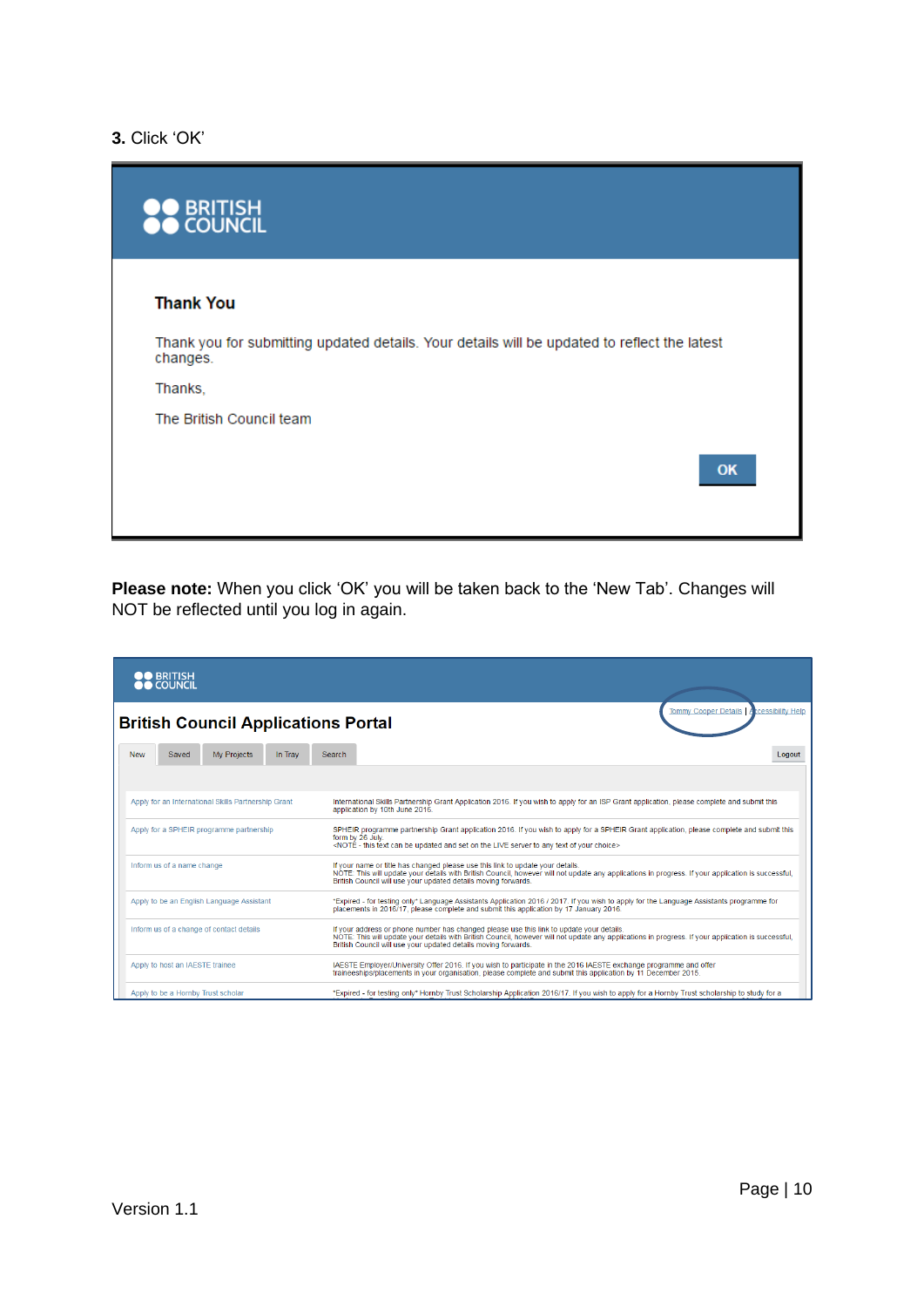# <span id="page-10-0"></span>**Inform us of a change of contact details**

**1.** Click on 'Inform us of a change of contact details'

| <b>OO</b> BRITISH<br><b>OO COUNCIL</b>              |                                                                                                                                                                                                                                                                                                                  |
|-----------------------------------------------------|------------------------------------------------------------------------------------------------------------------------------------------------------------------------------------------------------------------------------------------------------------------------------------------------------------------|
| <b>British Council Applications Portal</b>          | Tommy Cooper Details   Accessibility Help                                                                                                                                                                                                                                                                        |
| My Projects<br>Saved<br>In Trav<br><b>New</b>       | Logout<br>Search                                                                                                                                                                                                                                                                                                 |
| Apply for an International Skills Partnership Grant | International Skills Partnership Grant Application 2016. If you wish to apply for an ISP Grant application, please complete and submit this<br>application by 10th June 2016.                                                                                                                                    |
| Apply for a SPHEIR programme partnership            | SPHEIR programme partnership Grant application 2016. If you wish to apply for a SPHEIR Grant application, please complete and submit this<br>form by 26 July.<br><noté -="" and="" any="" be="" can="" choice="" live="" of="" on="" server="" set="" text="" the="" this="" to="" updated="" your=""></noté>    |
| Inform us of a name change                          | If your name or title has changed please use this link to update your details.<br>NOTE: This will update your details with British Council, however will not update any applications in progress. If your application is successful,<br>British Council will use your updated details moving forwards.           |
| Apply to be an English Language Assistant           | *Expired - for testing only* Language Assistants Application 2016 / 2017. If you wish to apply for the Language Assistants programme for<br>placements in 2016/17, please complete and submit this application by 17 January 2016.                                                                               |
| Inform us of a change of contact details            | If your address or phone number has changed please use this link to update your details.<br>NOTE: This will update your details with British Council, however will not update any applications in progress. If your application is successful.<br>British Council will use your updated details moving forwards. |
| Apply to host an IAESTE trainee                     | IAESTE Employer/University Offer 2016. If you wish to participate in the 2016 IAESTE exchange programme and offer<br>traineeships/placements in your organisation, please complete and submit this application by 11 December 2015.                                                                              |
| Apply to be a Hornby Trust scholar                  | *Expired - for testing only* Hornby Trust Scholarship Application 2016/17. If you wish to apply for a Hornby Trust scholarship to study for a<br>Masters in English Language Teaching starting in the 2016/17 academic year, please complete and submit this application by 29th February<br>2016.               |

At the time of registration your contact details are not given. The following form allows you to add or change the address, phone numbers and a second (correspondence) address.

**Please note:** If you are returning to this form to change the details it will not display what you have added already in previous occasions. You will need to fill in whole form again before you could click on "submit updated details**"** button.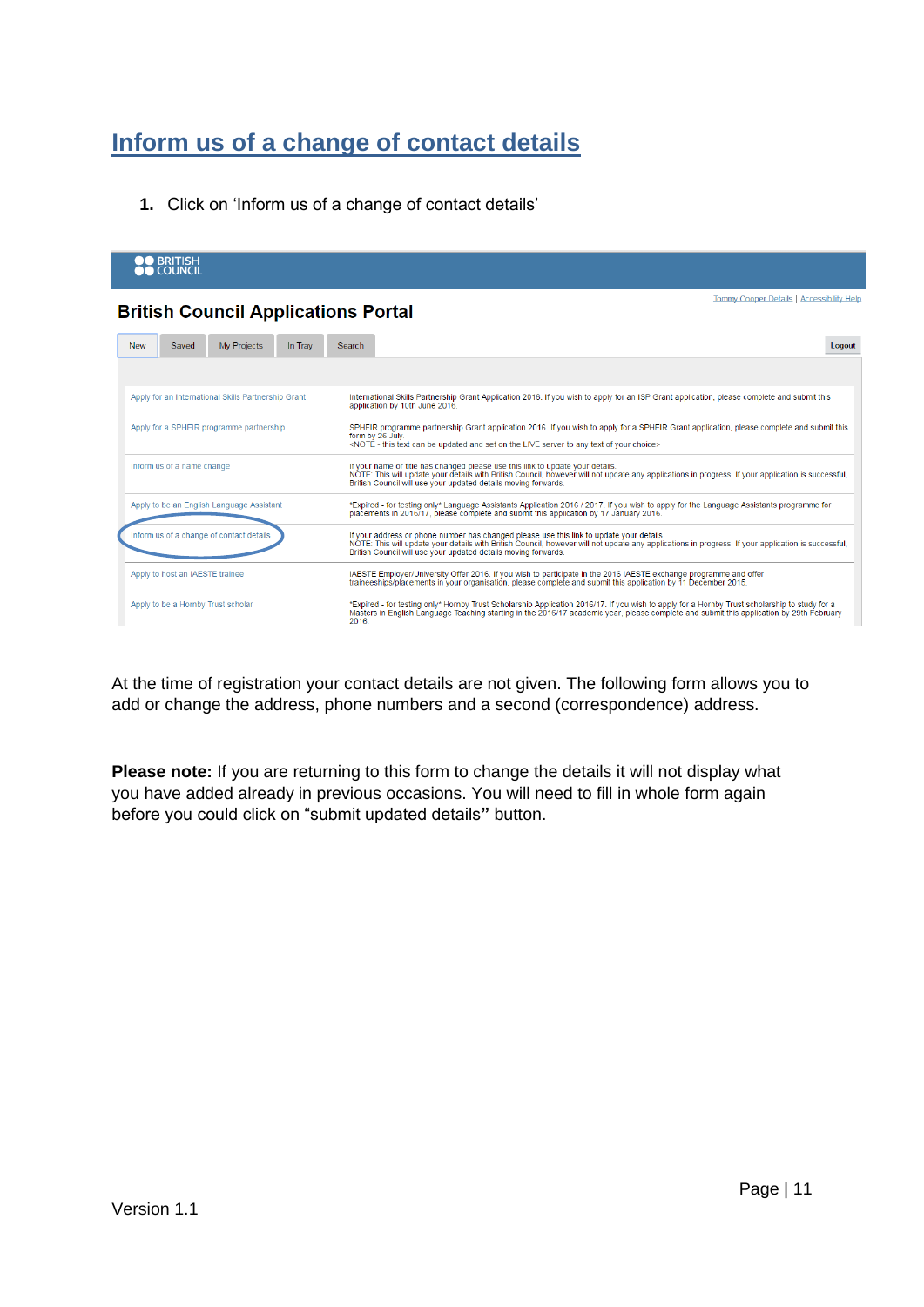|                                                                   |                               | Nihat Kaya Details   Accessibility Help |
|-------------------------------------------------------------------|-------------------------------|-----------------------------------------|
| <b>Update your details</b>                                        |                               |                                         |
| <b>Contact details change</b>                                     |                               | Exit<br><< Back<br>Next >><br>Save      |
| Items marked * must be completed                                  |                               |                                         |
| Contact details change<br>Please enter your updated details below |                               |                                         |
| <b>Preferred Contact details</b><br>Non-UK address                | $\Box$                        |                                         |
| Address line 1                                                    | 10 Drumdryan Street           |                                         |
| Address line 2                                                    |                               |                                         |
| Town/city                                                         | Edinburgh                     |                                         |
| Postcode                                                          | <b>EH10 3TR</b>               |                                         |
| Phone number                                                      | 01314567890                   |                                         |
| Mobile number                                                     | 01314567890                   |                                         |
| Do you have another correspondence<br>address?                    | ⊙ Yes ⊚ No                    |                                         |
|                                                                   | <b>Submit updated details</b> |                                         |

**2.** Fill in the form and then click on "submit updated details**"** button.

**3.** If you select 'Yes' to the question' Do you have another correspondence address' following part will open in the same form.

| * Do you have another correspondence<br>address?                                                                                | ◉ Yes ⊙ No                      |
|---------------------------------------------------------------------------------------------------------------------------------|---------------------------------|
| <b>Second address</b>                                                                                                           |                                 |
| Non-UK address                                                                                                                  | $\blacktriangledown$            |
| * Address                                                                                                                       |                                 |
|                                                                                                                                 |                                 |
|                                                                                                                                 |                                 |
| * Country                                                                                                                       | $\mathbf{v}$                    |
| * When should we use this second                                                                                                |                                 |
| address to send correspondence?                                                                                                 |                                 |
|                                                                                                                                 |                                 |
|                                                                                                                                 |                                 |
|                                                                                                                                 | Submit updated details          |
|                                                                                                                                 |                                 |
|                                                                                                                                 | Exit<br><< Back<br>Next<br>Save |
|                                                                                                                                 |                                 |
| C 2016 British Council<br>The United Kingdom's international organisation for cultural relations and educational opportunities. |                                 |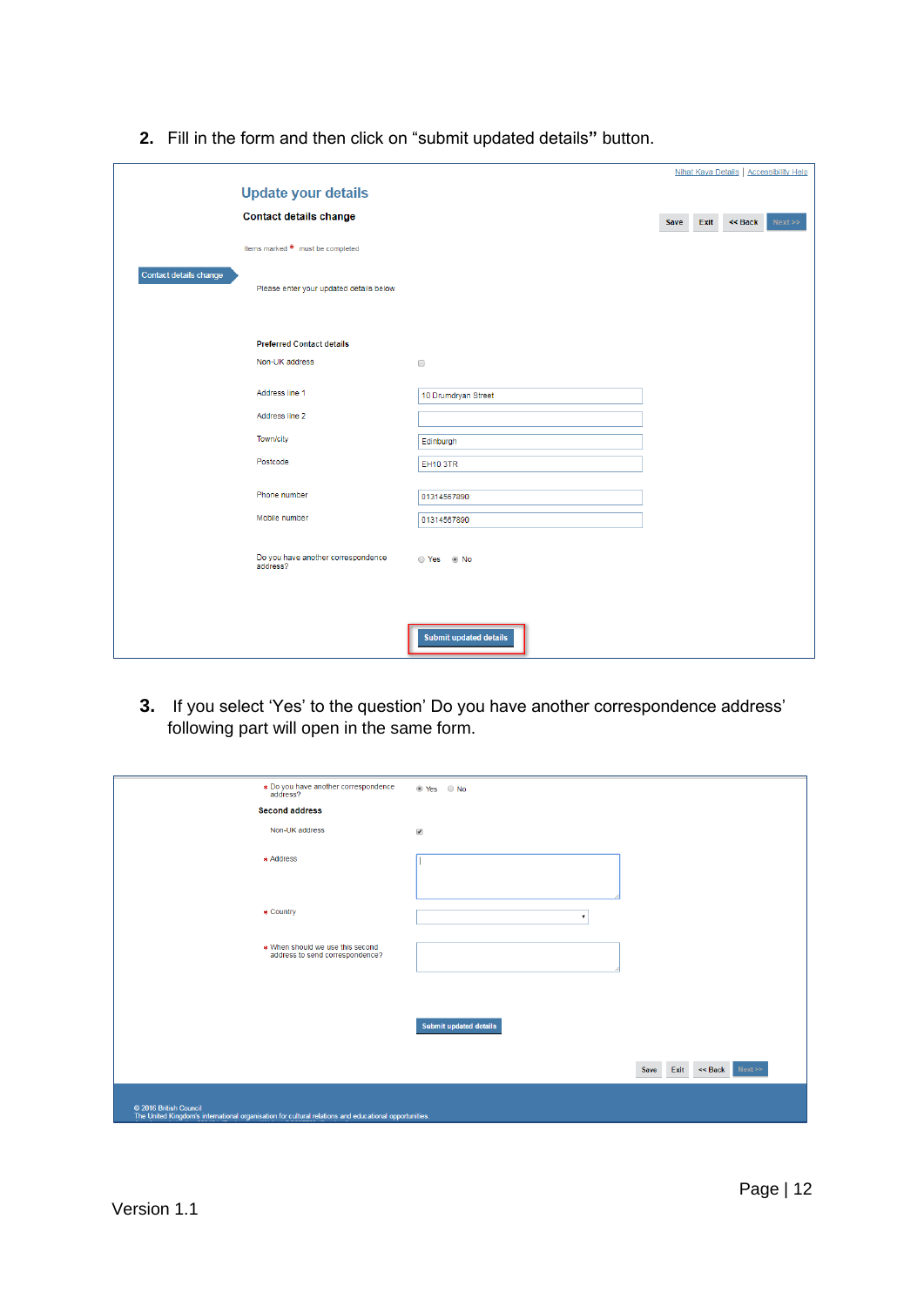**4.** Submit updated details. Click on 'OK' on the following screen.



#### **Thank You**

Thank you for submitting updated details. Your details will be updated to reflect the latest changes.

Thanks,

The British Council team

#### OK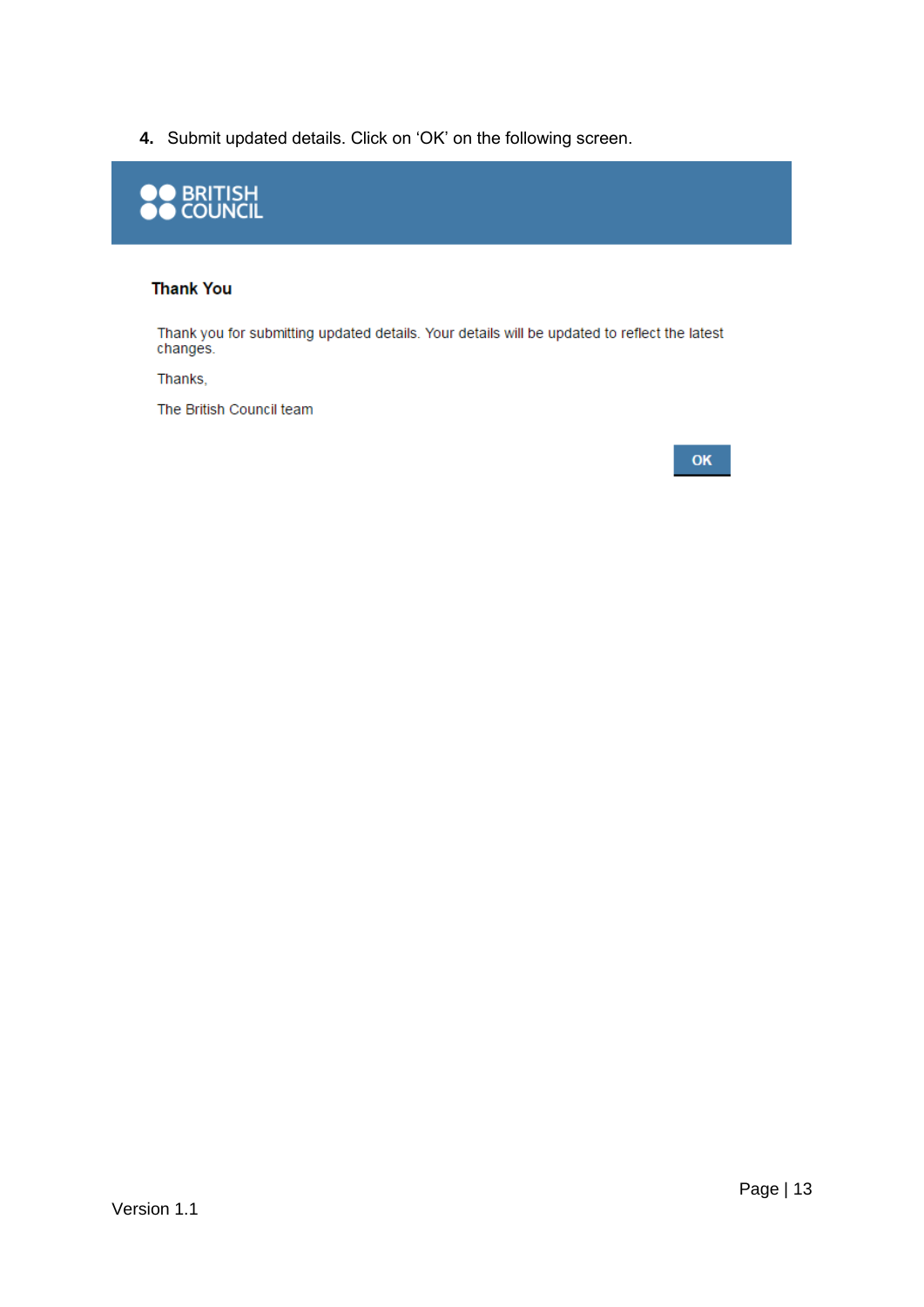### <span id="page-13-0"></span>**Change your password**

In order to change your password, you need to be logged in the **GMT** portal.

**1.** After you're logged in to the portal click on "Your Name Details" link as shown on the image below.

|     |                                                                                                                                                                                                                                                                                                                                                                      | <b>British Council Applications Portal</b>   |         |               | Nihat Kaya Details Accessibility Help<br><b>Change the password link</b>                                                                                                                                                                                                                                         |
|-----|----------------------------------------------------------------------------------------------------------------------------------------------------------------------------------------------------------------------------------------------------------------------------------------------------------------------------------------------------------------------|----------------------------------------------|---------|---------------|------------------------------------------------------------------------------------------------------------------------------------------------------------------------------------------------------------------------------------------------------------------------------------------------------------------|
| New | Saved                                                                                                                                                                                                                                                                                                                                                                | My Projects                                  | In Trav | <b>Search</b> | Logout                                                                                                                                                                                                                                                                                                           |
|     |                                                                                                                                                                                                                                                                                                                                                                      |                                              |         |               |                                                                                                                                                                                                                                                                                                                  |
|     |                                                                                                                                                                                                                                                                                                                                                                      | Inform us of a change of contact details     |         |               | If your address or phone number has changed please use this link to update your details.<br>NOTE: This will update your details with British Council, however will not update any applications in progress. If your application is successful, British Council will use your updated details moving<br>forwards. |
|     | Inform us of a name change<br>If your name or title has changed please use this link to update your details.<br>NOTE: This will update your details with British Council, however will not update any applications in progress. If your application is successful, British Council will use your updated details moving<br>forwards.                                 |                                              |         |               |                                                                                                                                                                                                                                                                                                                  |
|     | IAESTE Employer/University Offer 2017. If you are a business or university and wish to offer traineeships/placements in your organisation in the 2017 IAESTE exchange programme, please<br>Apply to host an IAESTE trainee 2017<br>complete and submit this application. (If you are a UK university student please see the IAESTE Student Application 2016 / 2017). |                                              |         |               |                                                                                                                                                                                                                                                                                                                  |
|     |                                                                                                                                                                                                                                                                                                                                                                      | Annly for Researcher Links Travel Grant 2017 |         |               | Researcher Links Travel Grant July 2017 If you wish to anniy for the July grant call please complete and submit this annijcation by 19 September 2017                                                                                                                                                            |

**2.** A window will pop up as shown below. On the popped-up window, click on "Change Password" button.

| O BRITISH<br>○ COUNCIL |                                                                                                                    |                           |
|------------------------|--------------------------------------------------------------------------------------------------------------------|---------------------------|
| <b>Your Details</b>    |                                                                                                                    | <b>Accessibility Help</b> |
| Email address          | info@nihatkaya.com<br>Change Password                                                                              |                           |
|                        | Please click one of the update requests on the New tab to change information such as your name or contact details. |                           |
|                        |                                                                                                                    | OK<br>Cancel              |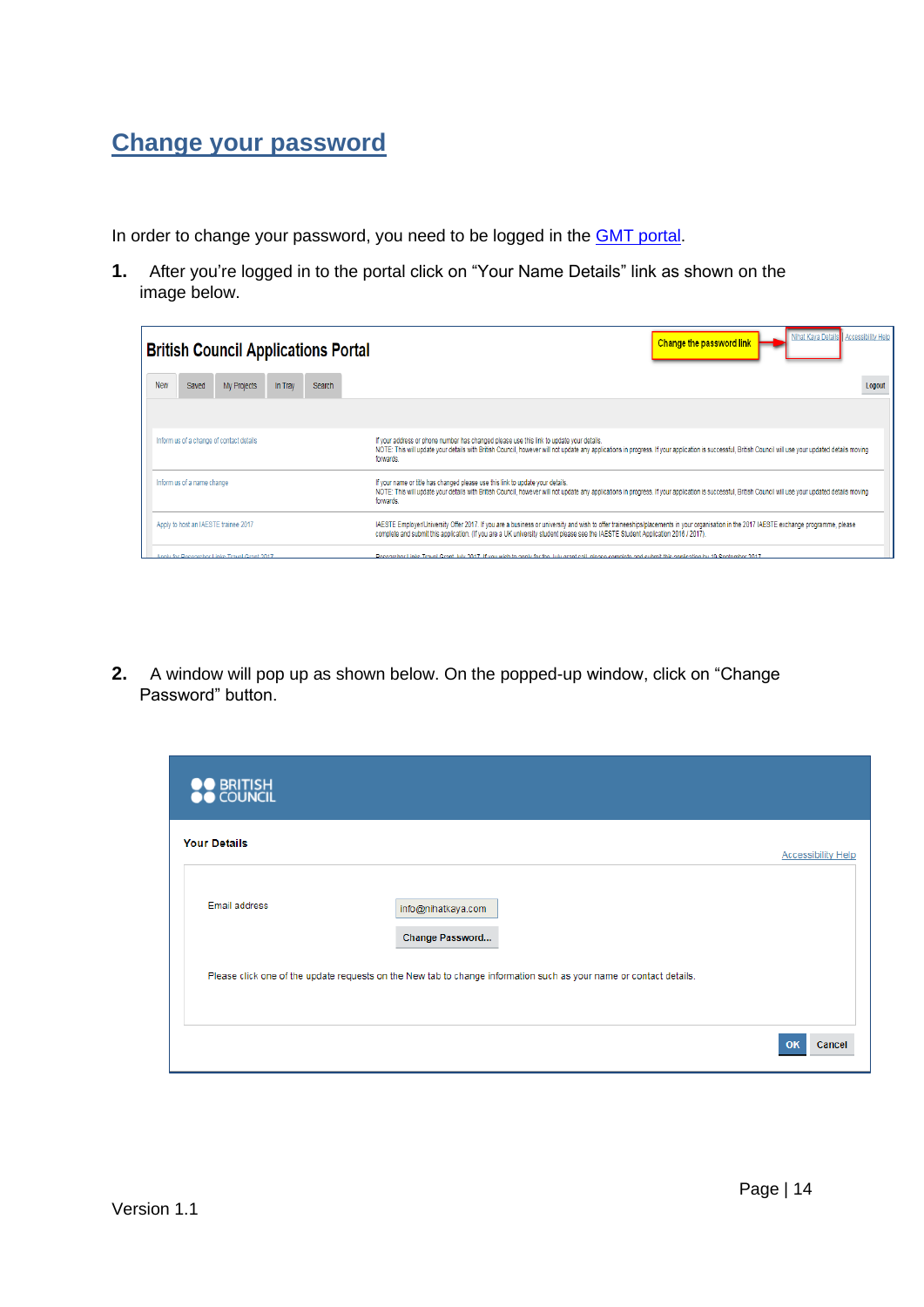**3.** Change your password and then click "OK" button.

| <b>Change Password</b><br>Please choose a password that is at least 8<br>characters long and contains a mix of<br>upper and lower case letters, numbers and<br>at least one symbol. | <b>Accessibility Help</b> |
|-------------------------------------------------------------------------------------------------------------------------------------------------------------------------------------|---------------------------|
|                                                                                                                                                                                     |                           |
|                                                                                                                                                                                     |                           |
| Please enter your current password                                                                                                                                                  |                           |
| * Please enter a password                                                                                                                                                           |                           |
| * Please re-enter your password                                                                                                                                                     |                           |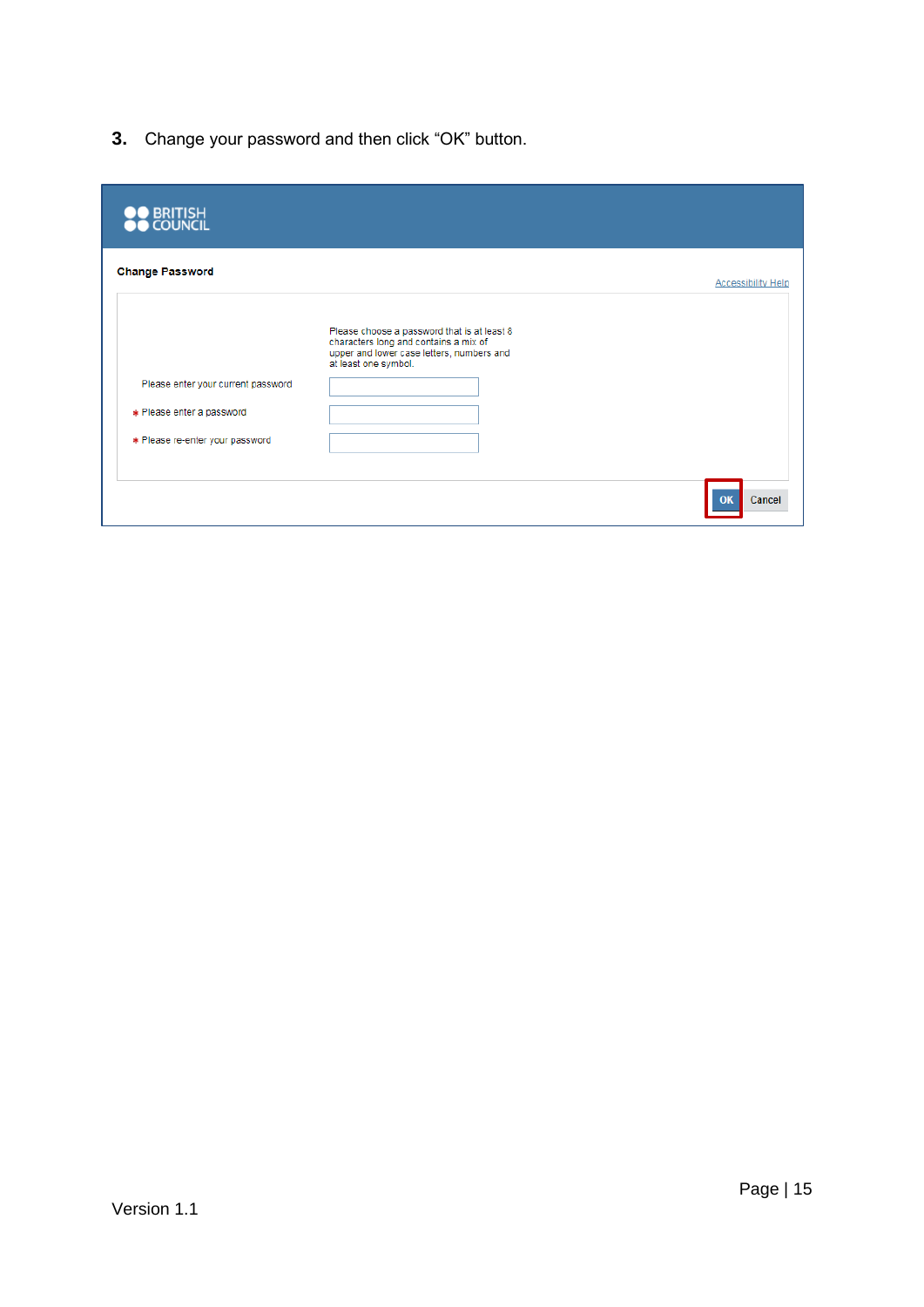### <span id="page-15-0"></span>**Forgot your password**

**1.** Select the 'Forgotten Your Password?' button

| <b>OO</b> BRITISH<br><b>OO</b> COUNCIL                                                                                                                                                                   |                                                                                                                                       |        |
|----------------------------------------------------------------------------------------------------------------------------------------------------------------------------------------------------------|---------------------------------------------------------------------------------------------------------------------------------------|--------|
|                                                                                                                                                                                                          | Please log on to the system:<br><b>Email Address</b><br>Password<br>Log On<br>Forgotten Your Password?<br><b>Register As New User</b> |        |
|                                                                                                                                                                                                          |                                                                                                                                       | Cancel |
| © 2016 British Council<br>The United Kingdom's international organisation for cultural relations and educational opportunities.<br>A registered charity: 209131 (England and Wales) SC037733 (Scotland). |                                                                                                                                       |        |

**2.** Input your email address and click 'OK'.

| <b>Password Recovery</b> | <b>Accessibility Help</b>  |
|--------------------------|----------------------------|
| Forgotten your password? |                            |
| * Email address          |                            |
|                          | <b>Cancel</b><br><b>OK</b> |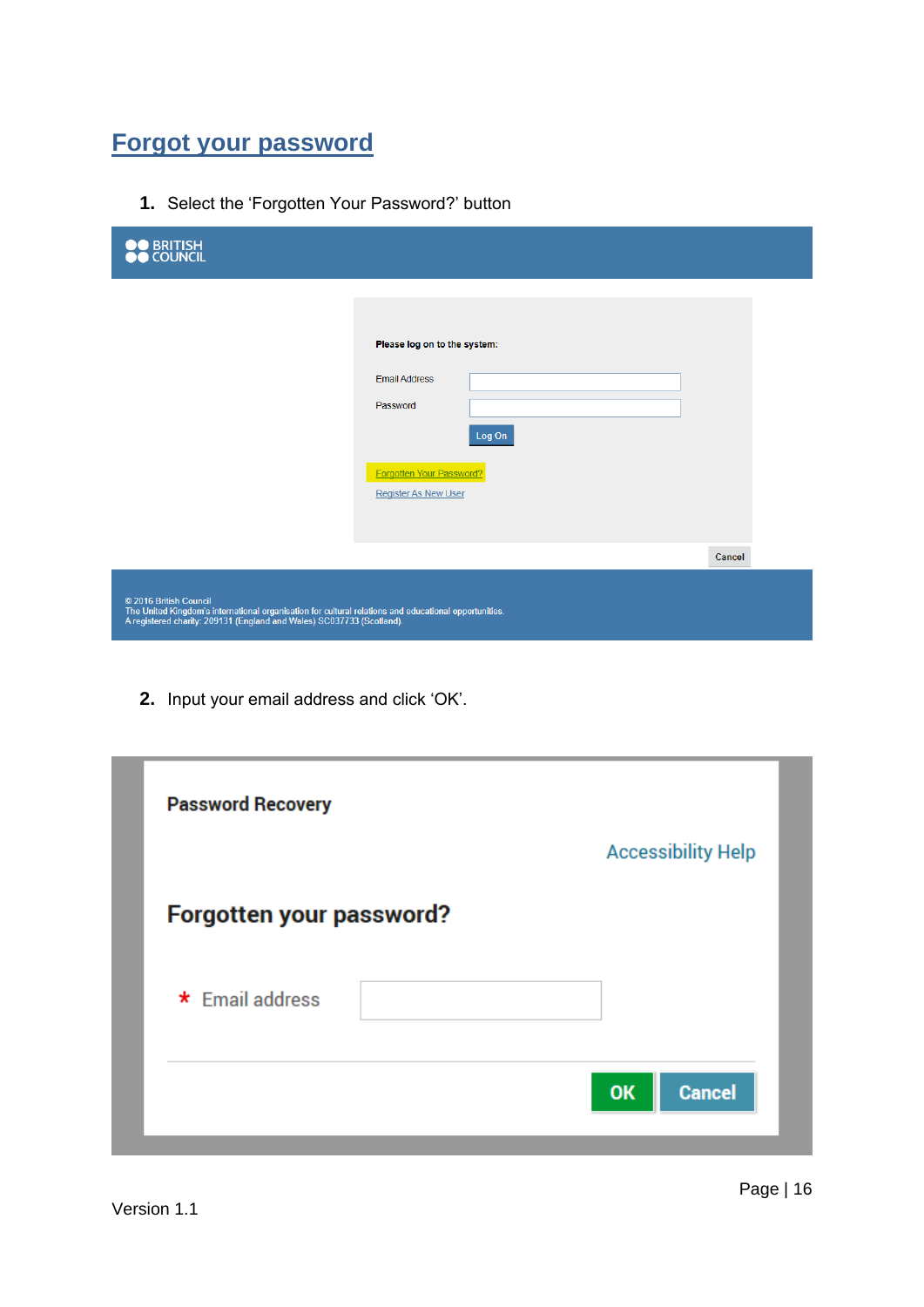**3.** An email like the one below will be sent to your address if a valid user exists. Click on the link in the email.

### **British Council Password Reissue**

| А | applications@gmt.britishcouncil.org<br>Wed 16/09/2020 12:02<br>To: You                                                                                |
|---|-------------------------------------------------------------------------------------------------------------------------------------------------------|
|   | <b>Message from British Council</b>                                                                                                                   |
|   | <b>British Council Password Reissue</b>                                                                                                               |
|   | Dear Mr Hatt                                                                                                                                          |
|   | As requested, a new password has been issued for the British Council Applications<br>Portal. You should use the link below to retrieve your password. |
|   | Link to Password = https://apply.gmt.britishcouncil.org/outreach/RecoverPassword.ofml?<br>IssueID=9DWWEFDT                                            |
|   | Thank you                                                                                                                                             |
|   | The British Council Team                                                                                                                              |
|   |                                                                                                                                                       |

Reply Forward

**4.** Click on 'Retrieve Password'.

| <b>Retrieve Password</b> |                          |                           |
|--------------------------|--------------------------|---------------------------|
|                          |                          | <b>Accessibility Help</b> |
|                          | <b>Retrieve Password</b> |                           |
|                          |                          | Cancel                    |
|                          |                          |                           |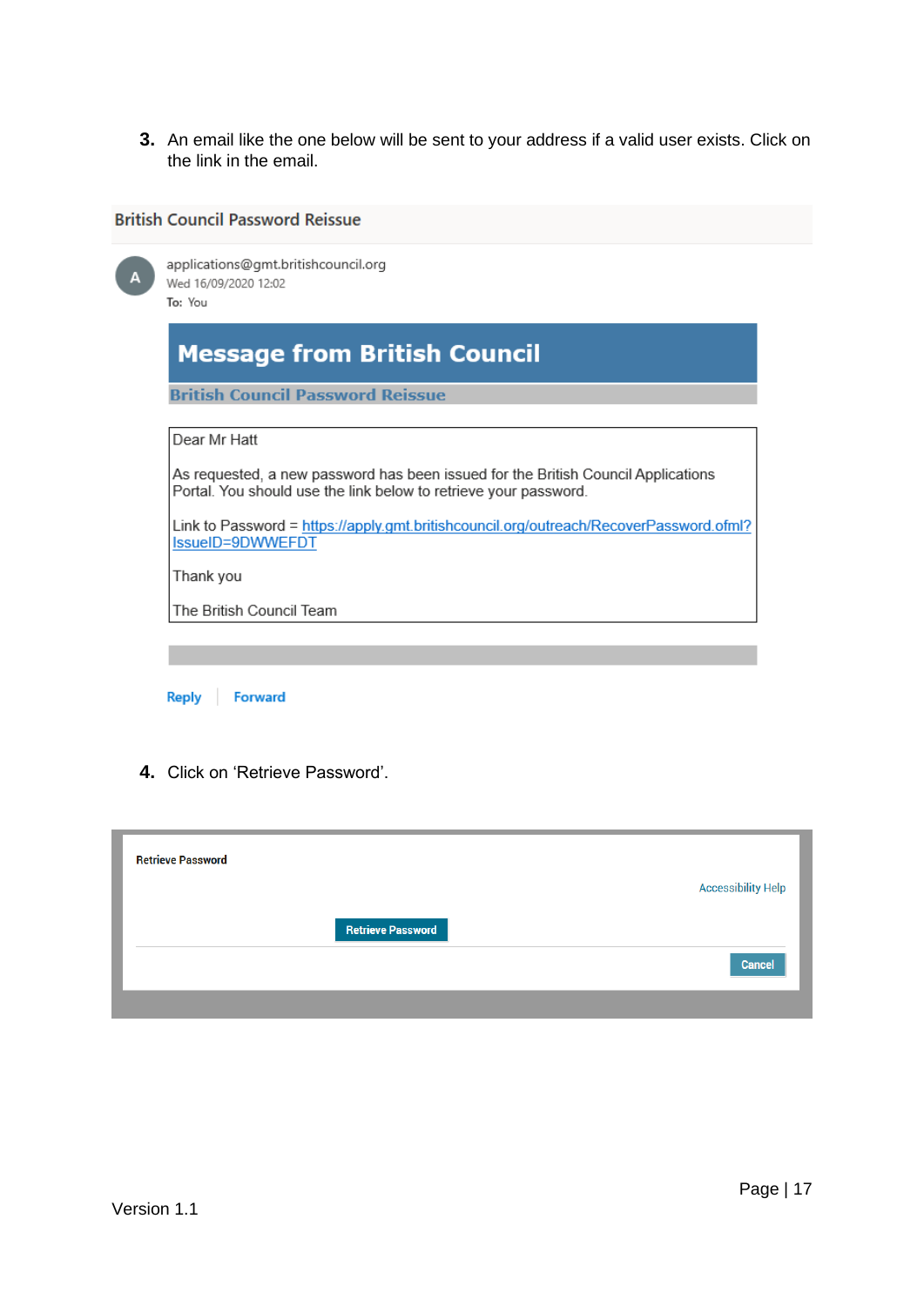**5.** Copy the password it displays on the screen.



- **6.** Open a new window to the [GMT portal.](https://apply.gmt.britishcouncil.org/outreach/workbench.ofml)
- **7.** Input your email address and the temporary password. *(Be careful not to include any blank space at the end of the password when copying)*

| <b>BRITISH</b><br>COUNCIL |                              |        |        |
|---------------------------|------------------------------|--------|--------|
|                           |                              |        |        |
|                           | Please log on to the system: |        |        |
|                           | <b>Email Address</b>         |        |        |
|                           | Password                     |        |        |
|                           |                              | Log On |        |
|                           | Forgotten Your Password?     |        |        |
|                           | <b>Register As New User</b>  |        |        |
|                           |                              |        |        |
|                           |                              |        | Cancel |